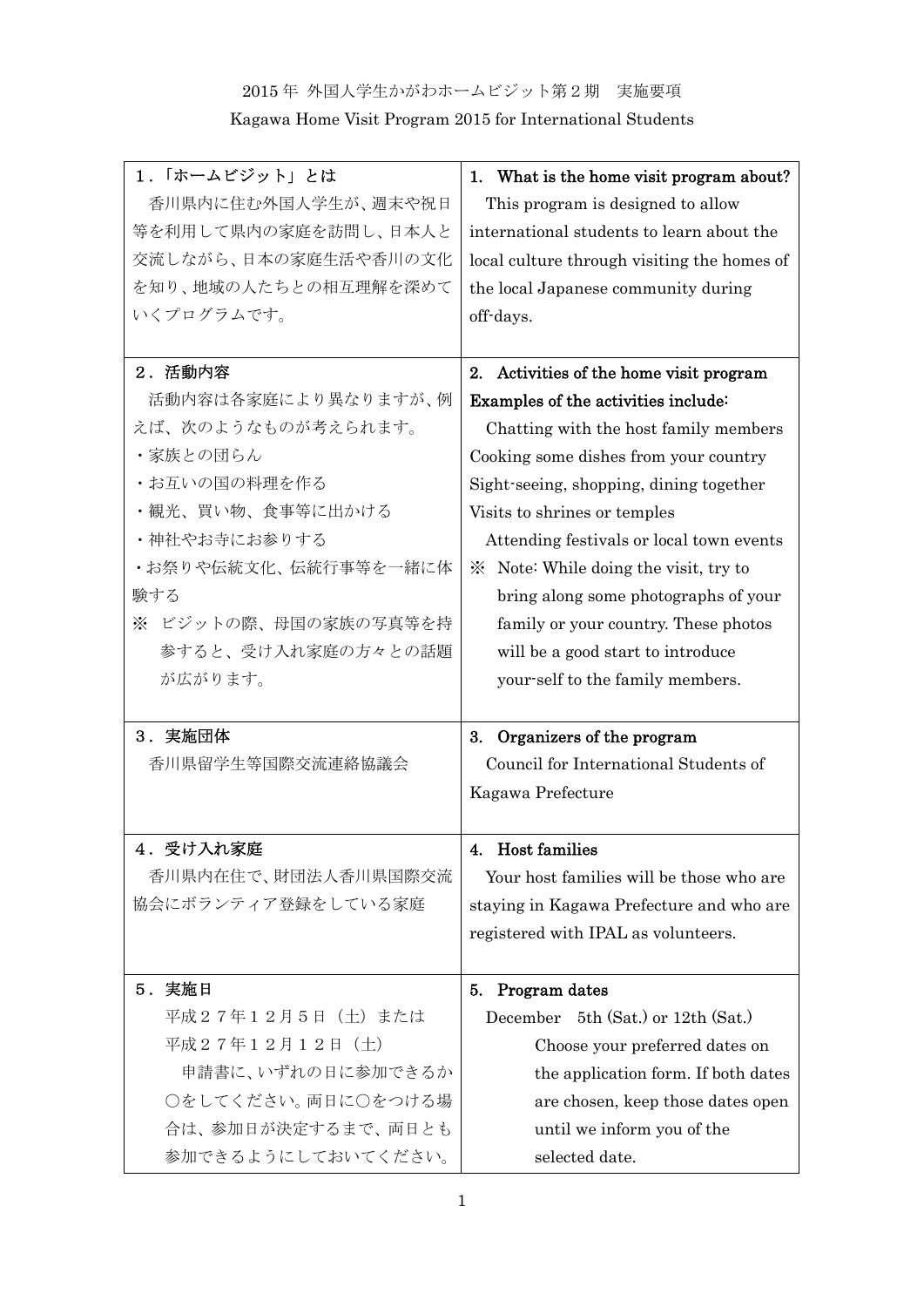| 6. 申し込み方法             | 6. Application procedure                   |
|-----------------------|--------------------------------------------|
| 所定の申込書(各大学や日本語学校等、財   | Forms can be obtained from the respective  |
| 団法人香川県国際交流協会の担当部署で配   | departments dealing with international     |
| 布、または香川県留学生等国際交流連絡協議  | students, or they can be downloaded from   |
| 会ホームページからダウンロード)に必要事  | the homepage of Council for International  |
| 項を記入のうえ、所属校の担当係に提出して  | Students of Kagawa Prefecture. Fill them   |
| ください。                 | out and send them by mail or by hand to    |
| 申し込みの際には、保険証のコピーも添付   | the respective sections in charge of       |
| するようにしてください。          | international students. A copy of your     |
|                       | insurance is required upon application.    |
|                       |                                            |
| 7. 参加費: 100円 (保険料)    | 7. Participation fees: 100 yen (for        |
| 留学生に対するガイダンス実施日に集金    | insurance). To be collected during the     |
| します。                  | Guidance Day.                              |
|                       |                                            |
| 8. 応募締切               | 8. Application period                      |
| 10 月 21 日 (水) 必着      | must arrive by Oct. 21st (Wed.)            |
|                       |                                            |
| 9.応募資格                | 9. Eligibility                             |
| 香川県内の大学や日本語学校等に在籍し、   | International students enrolled in         |
| 「留学」ビザを有し、保険(国民健康保険、  | educational institutions in Kagawa         |
| 海外旅行保険、学生教育研究災害傷害保険   | Prefecture, holding 'college visa' permits |
| 等)に加入している外国人学生。ガイダンス  | and in possession of an insurance policy.  |
| に参加すること。欠席した場合、資格なしに  | Attendance to the guidance session is      |
| なります。                 | mandatory. Note that absentees will be     |
|                       | disqualified from the home visit.          |
| 10. 募集人数: 10~20名      | 10. Number of participants: 10 to 20       |
| ※ただし、状況により受け入れ家庭を紹介で  | Note that we may not be able to match      |
| きない場合もあります。           | all participants due to the limited number |
|                       | of host families.                          |
| 11. 参加成立の通知           | 11. Acceptance of participation            |
| 申込は、申込書に記載されたメールアドレス  | After the application forms are received,  |
| に事務局からメールを送信し、「参加します」 | the Secretariat (Kagawa University) shall  |
| と返信した時点で、完了します。申込書を提  | email the successful candidates with a     |
| 出しただけでは完了しませんので、ご注意く  | note that says 'Participation accepted'.   |
| ださい。                  | Please note that mere submission of the    |
| 事務局からの連絡事項は、メールで行いま   | application form does not guarantee        |
| すので、定期的に確認してください。     | acceptance of participation.               |
|                       |                                            |